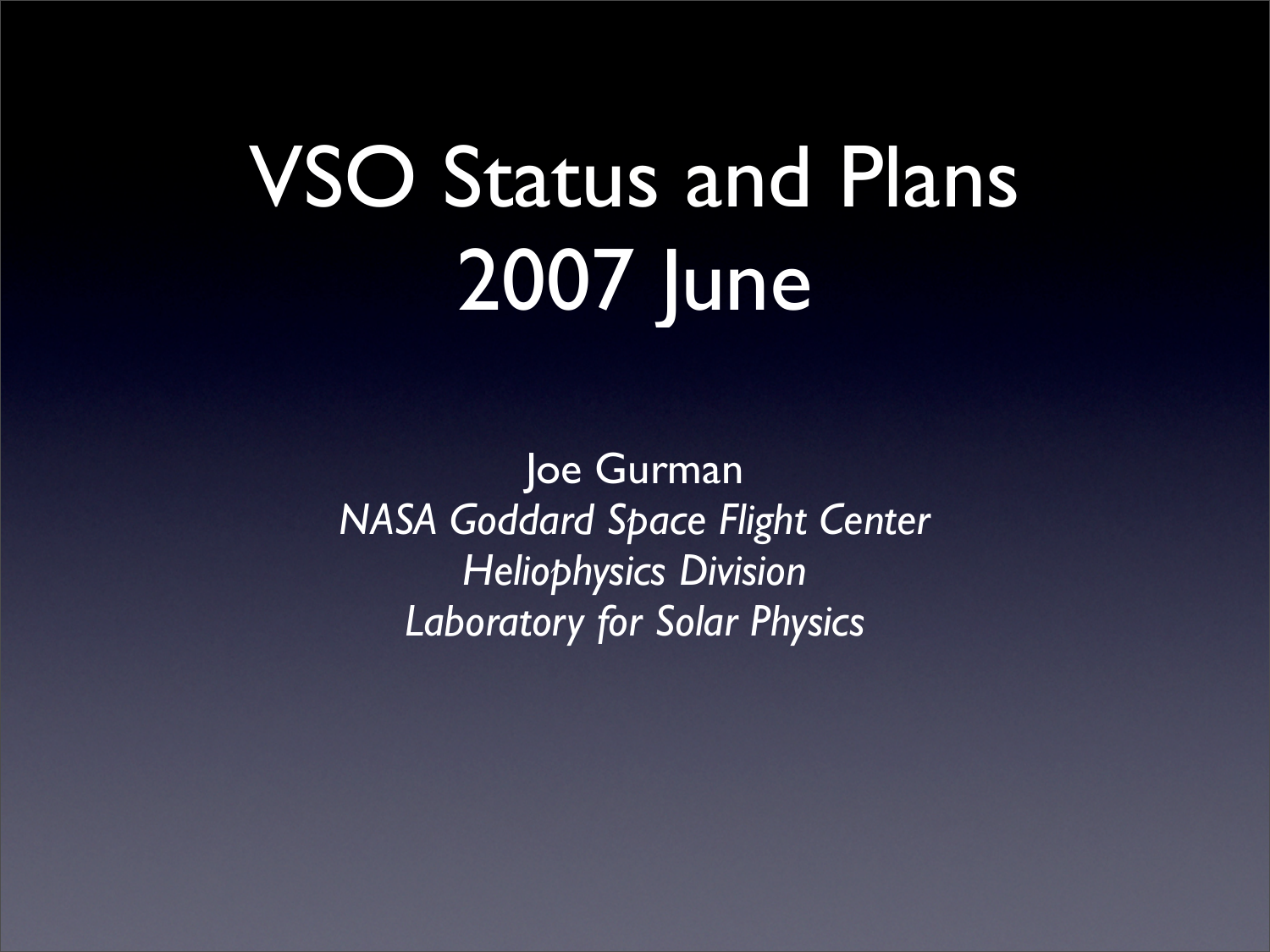# *VSO Status (I)*



- Fully functional VO
	- **3 instances (Stanford, NSO, SDAC)**
	- 14 providers (server locations)
	- 48 unique data sets
	- Data from 1915 to present
- Fully funded for FY07 08
	- **FY2006 Senior Review of Heliophysics Data and Modeling** Centers
	- **Coptimal' budget funded**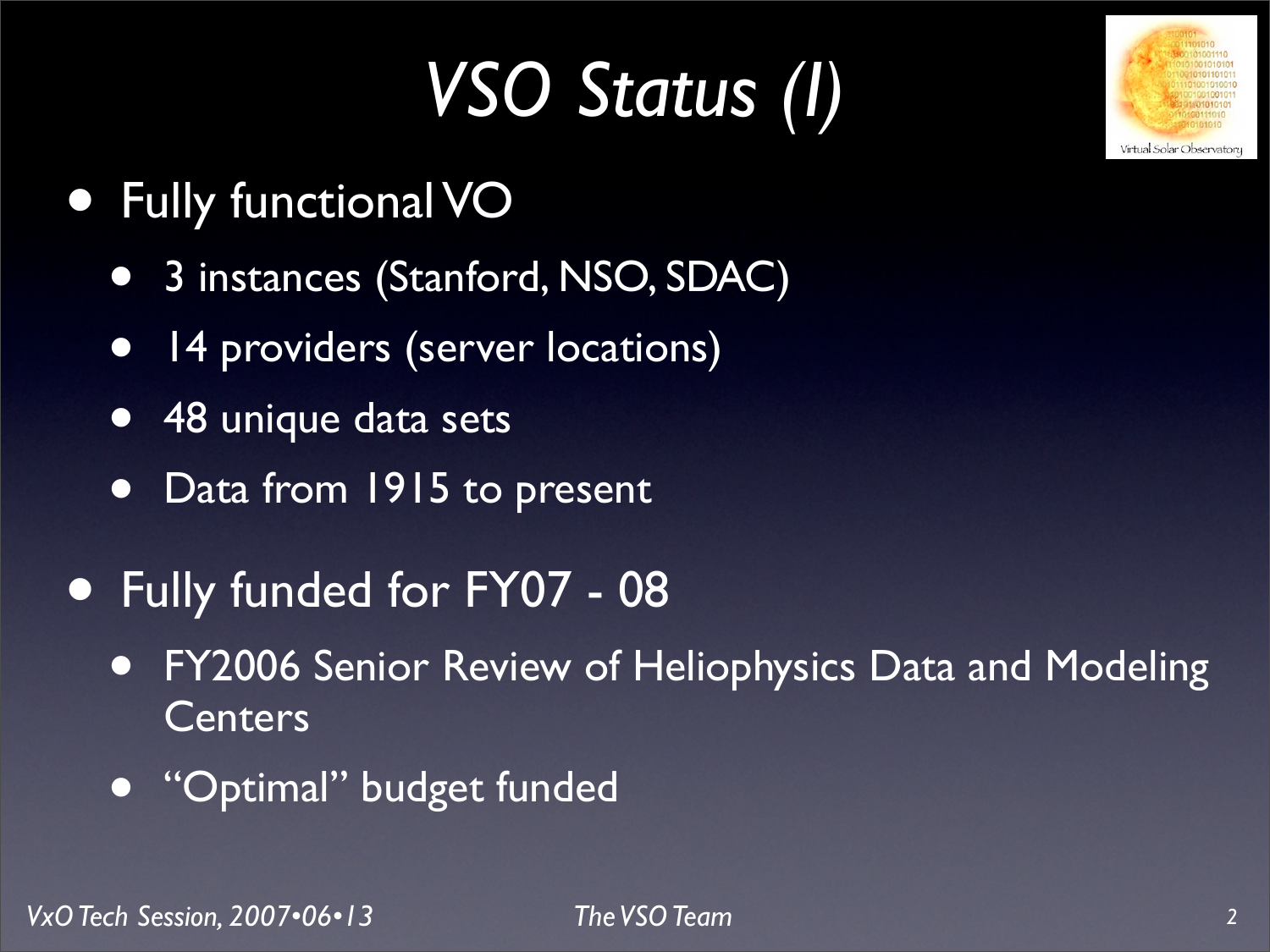## *VSO Status (II)*



- Additional funding was directed at work on:
	- Cart ID for API calls
	- Joined searches (catalogs/event lists and data sources)
	- Region/coordinate searches
	- Improved robustness/stability
	- API improvements
	- Heliophysics meta-VO (*e.g.* this meeting!)
	- **RDF/semantic Web/discovery**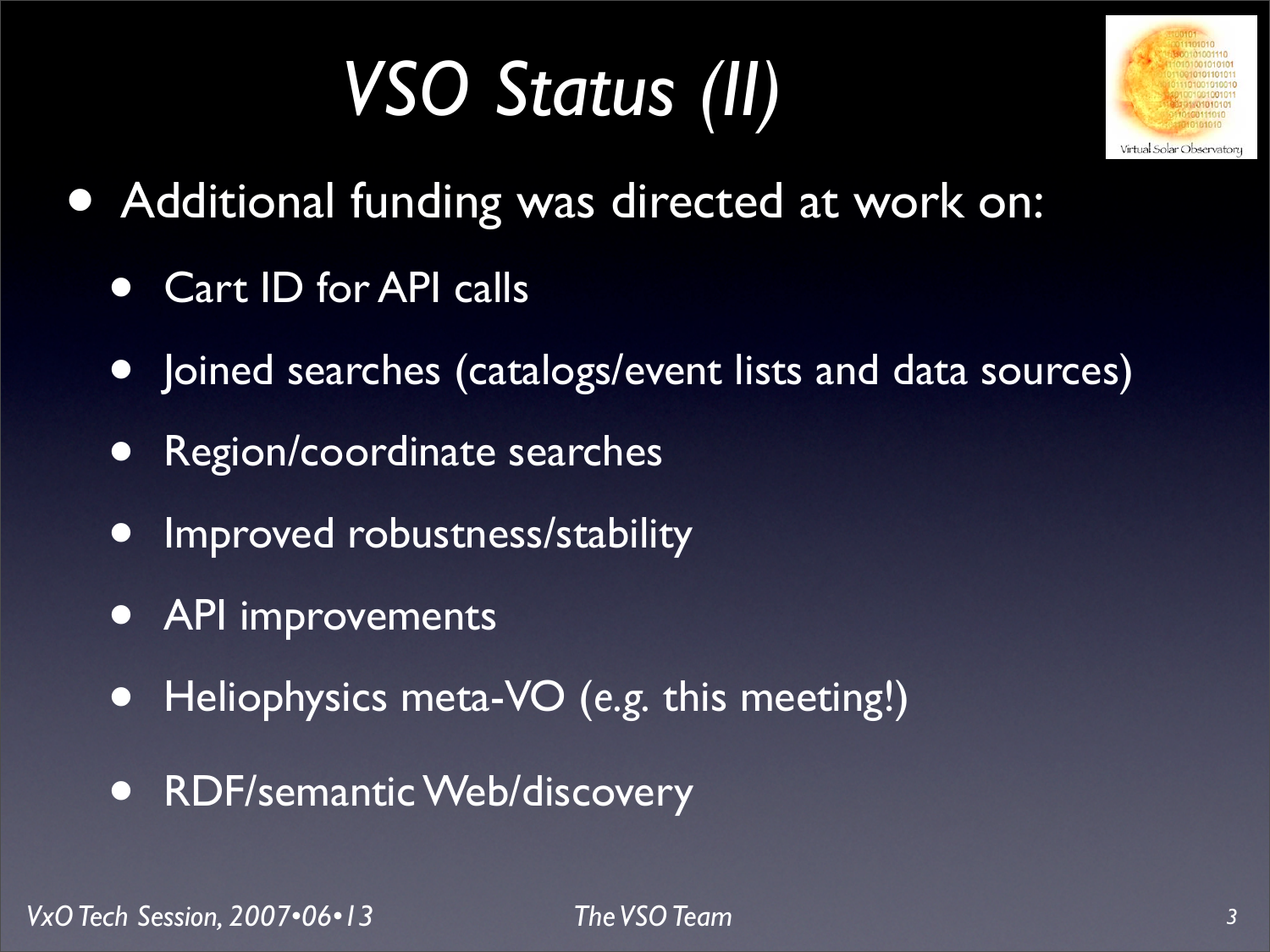#### *Recent VSO Milestones*



- New data providers
	- STEREO (all instruments, both spacecraft)
	- *• Hinode* (XRT so far, SOT and EIS in progress)
	- *•* groundbased (Huairou, in progress)
- *•* IDL-callable VSO
	- *•* uses API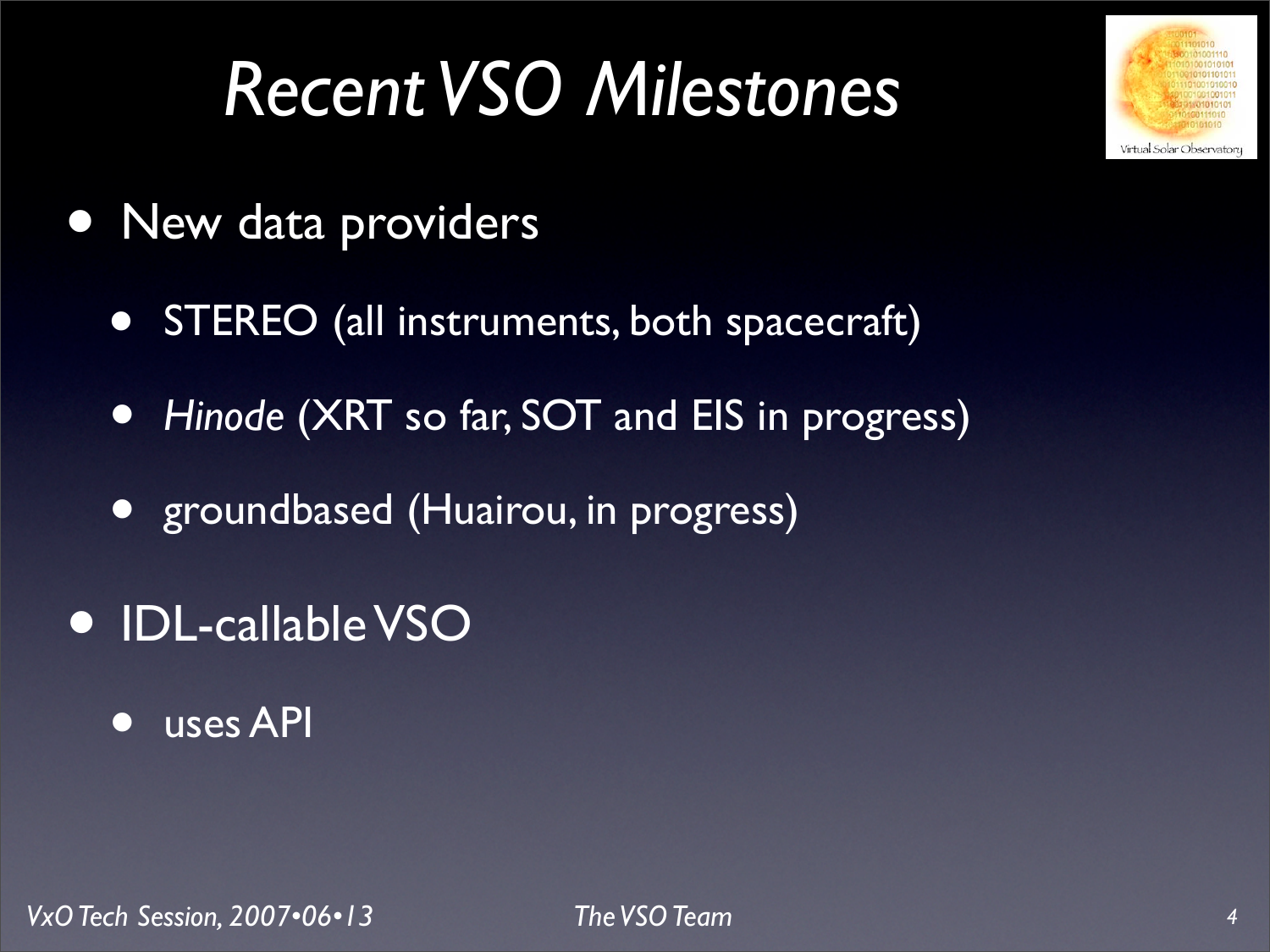## *VSO Work in Progress*



- Realization that more and more new data sources would overwhelm our GUI
	- Too many results per {day, hour, &c.}
	- Need expandable summary rows in results pages
	- Driven by GONG (groundbased), *Hinode*, upcoming SDO data sets
		- For *Hinode* SOT alone, results could be > 5,000 files per **day**
		- For SDO AIA, results will be > 69,000 files per day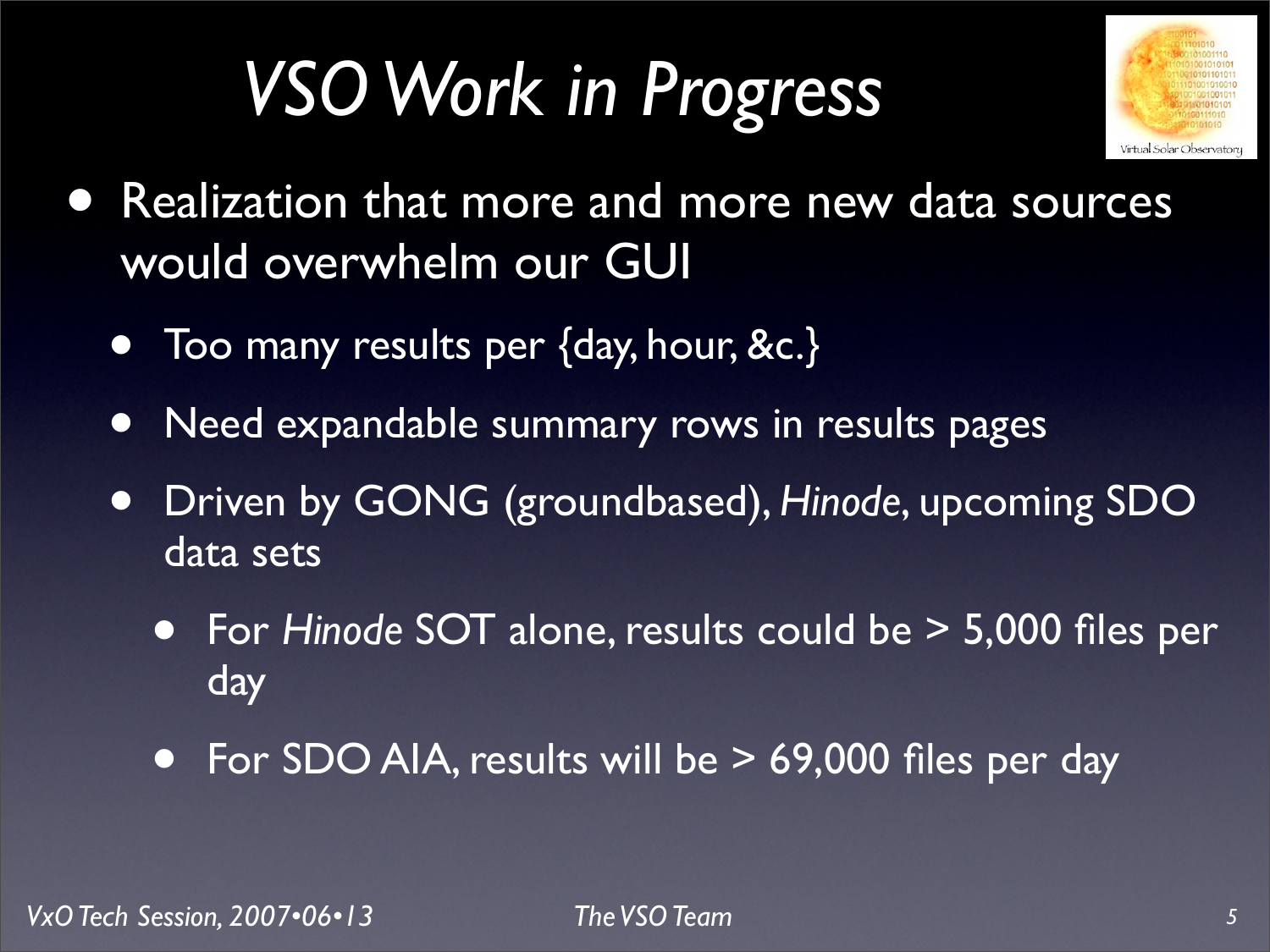

## *VSO collaborations*

- Existing (EGSO, CoSEC,VHO,VSPO)
	- little change since 2006 May
	- some API issues

#### • SPASE

• For us, a language in which partners will frame queries, which we will translate to an agreed mapping to the VSO data model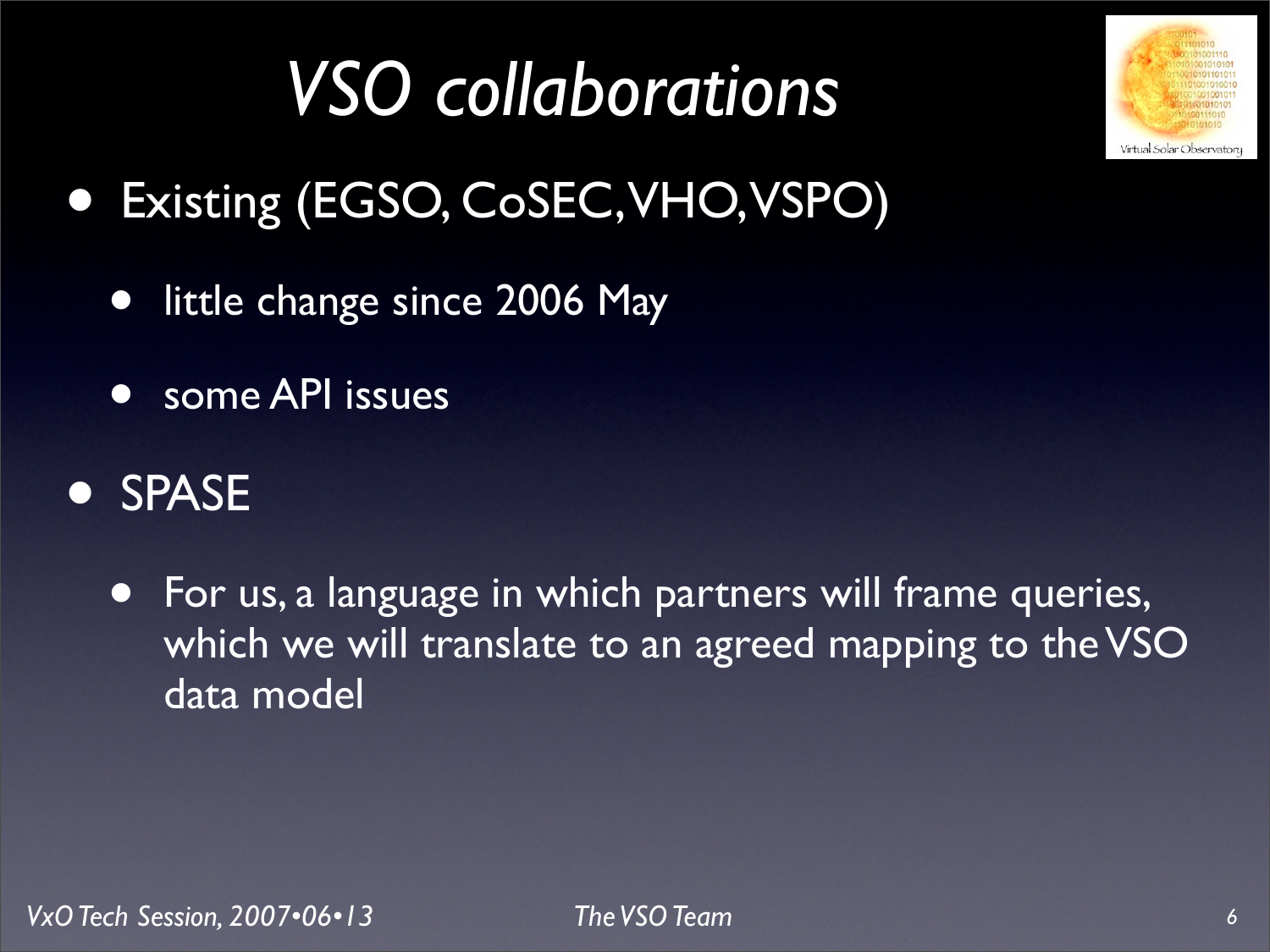#### *VSO non-metrics*



\* Known undercount (one or more servers not reporting)

*VxO Tech Session, 2007•06•13 The VSO Team*

Virtual Solar Observatory